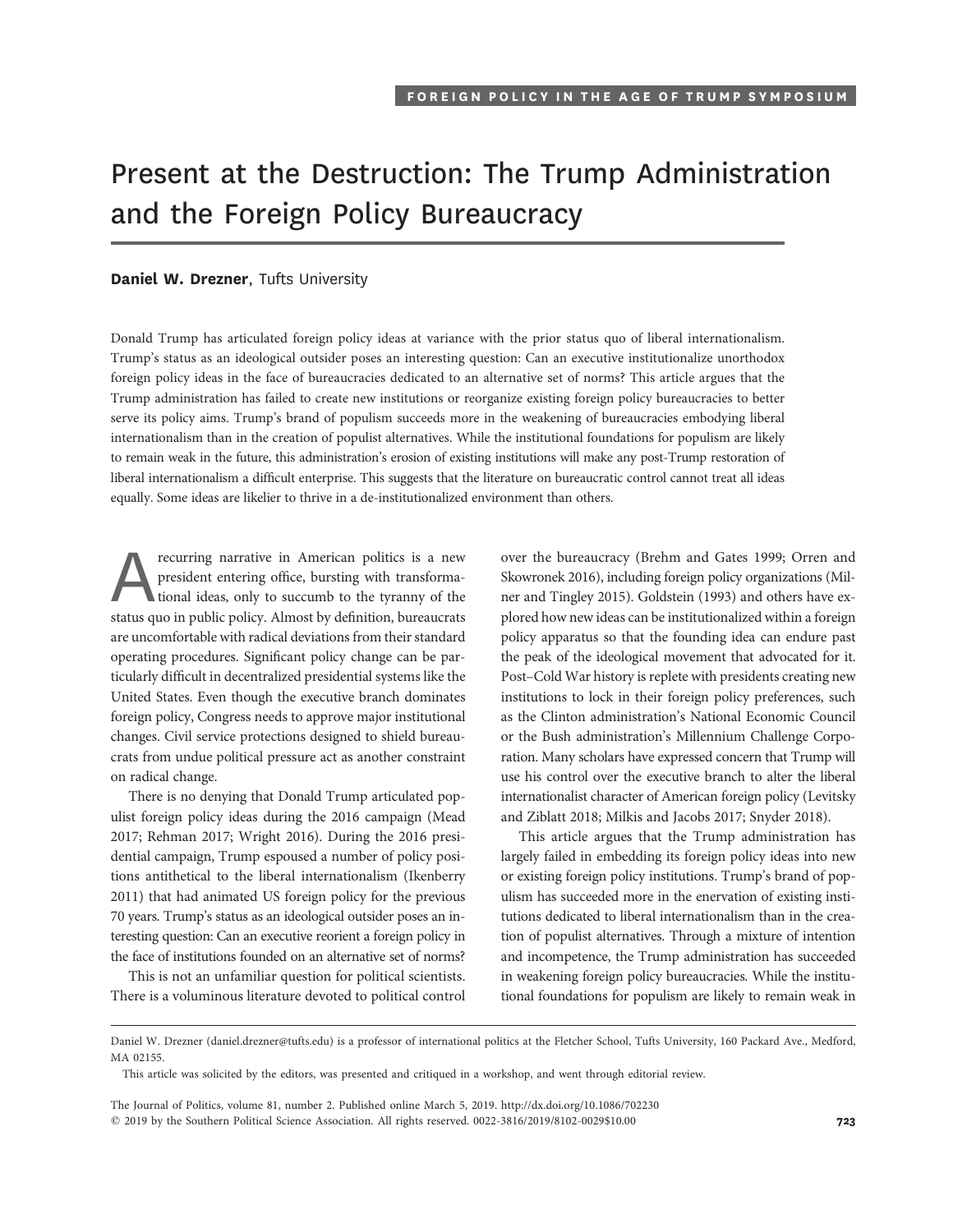the future, this administration appears poised to succeed in eroding the capabilities of existing institutions, making any post-Trump restoration of liberal internationalism more difficult. This suggests that the literature on bureaucratic control cannot treat all ideas equally. Some ideas are more likely to thrive in a deinstitutionalized environment than others.

The next section briefly frames the literature on political control of the bureaucracy in the context of Trump's foreign policy ideas. The subsequent section delineates the Trump administration's failure to embed populist foreign policy ideas into new or existing institutions. The penultimate section reviews the Trump administration's success in weakening the existing foreign policy bureaucracy, with a special emphasis on the State Department. The final section summarizes and concludes.

#### POLARIZATION AND THE POLICY STATE

American politics has observed two contradictory trends in the past few decades: the rise of the "policy state" and the increased polarization of American politics. To understand the Trump administration's haphazard efforts to control the foreign policy bureaucracy, the tension between these two trends needs to be properly understood.

Scholars in American political development have observed that "expertise and policy analysis have been central to the development of the American state" (Rocco 2017, 365). As voters have increased demands for the federal government to provide public goods, the bureaucracy has expanded and professionalized itself to be able to consume and produce policy expertise. In foreign affairs, the Second World War and Cold War concomitantly expanded the foreign policy bureaucracy (Zegart 1998). In addition to the expansion of the administrative state, a panoply of think tanks and other research institutes emerged to offer new policy ideas to the federal government (Drezner 2017b).

At the same time, the administrative state has also generated its own backlash. The increased polarization of American politics has had pronounced effects on the policy state (Milkis and Jacobs 2017). Both Democratic and Republican party elites have become more ideologically extreme than their broader party membership. Political elites are now more ideologically extreme than at any time in postwar history. Dimock et al. (2014, 6) conclude, "divisions are greatest among those who are the most engaged and active in the political process." In foreign policy, this effect has weakened the elite consensus for liberal internationalism (Kupchan and Trubowitz 2007).

As the ideal points of party elites have deviated further from the center, elected officials have pushed against the con-

straints of the policy state. This increases the impetus by both parties to embed their ideas into enduring institutions through a strategy of"displacement"—creating new agencies or offices that bypass the policy status quo to advance particular ideas (Orren and Skowronek 2016). As Goldstein (1993) and Mastanduno (1991) note, fair traders and free traders have engaged in bureaucratic trench warfare through the creation or reorganization of trade policy institutions. Drezner (2000) detailed how human rights advocates tried to entrench their ideas in the State Department bureaucracy.

Recent administrations have not been shy in efforts to remake the foreign policy bureaucracy to entrench their ideas. On foreign aid, the Bush administration created the standalone Millennium Challenge Corporation, merged USAID with the State Department, and created a new unit within it to handle refugees. The Obama administration created an array of special envoys while centralizing foreign policy power within the White House to bypass the State Department. The increase in ideological institutionalization stretches beyond the federal government. It has also triggered a new wave of more ideologically oriented think tanks, such as the Heritage Foundation and the Center for American Progress (Drezner 2017b). The enervation of congressional oversight on foreign policy has further enabled presidents in their efforts to remake the foreign affairs bureaucracy to fit their preferences (Fowler 2015).

The election of Donald Trump should have accelerated this trend even further. Despite increasing partisanship, Trump's predecessors all fell within the liberal internationalist tradition of foreign policy. Trump does not. For decades, he has said that the liberal international economic order needed to be radically revised in America's favor (Wright 2016). To the extent that his presidential campaign developed policy ideas, they were heavily concentrated in the foreign policy realm. He embraced a slogan of "America First" to explain his foreign policy beliefs despite its association with 1930s isolationism. He disparaged numerous US-created multilateral regimes as antithetical to the national interest, including the North Atlantic Treaty Organization (NATO), the World Trade Organization (WTO), and the United Nations. In an April 2016 foreign policy speech, Trump argued, "It's time to shake the rust off America's foreign policy. It's time to invite new voices and new visions into the fold." During his inaugural address, Trump declared, "we must protect our borders from the ravages of other countries making our products, stealing our companies, and destroying our jobs. Protection will lead to great prosperity and strength." Steve Bannon, Trump's first White House strategist, embraced an ideology fundamentally at odds with the postwar tradition of liberal internationalism (Reh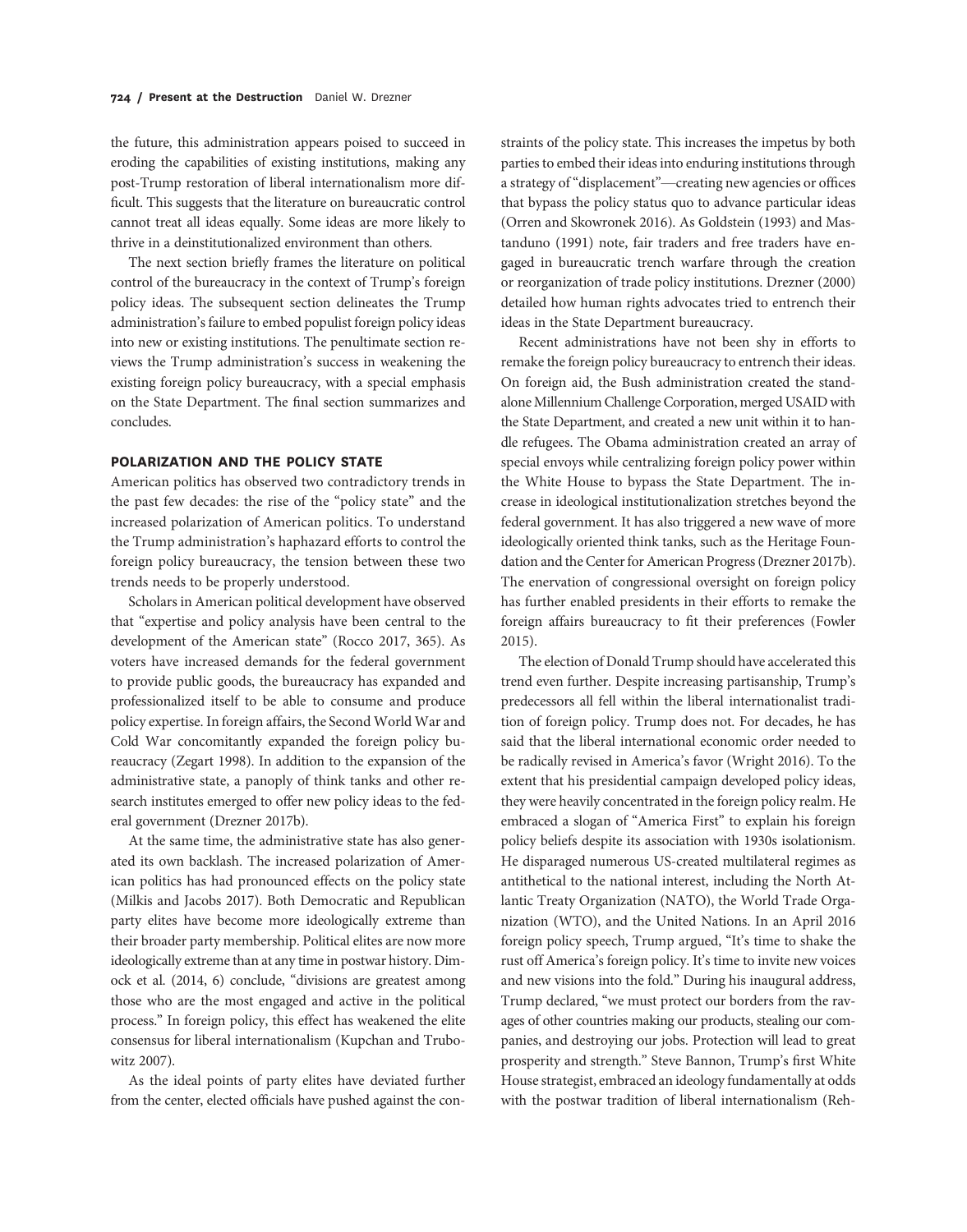man 2017). With this divergence of preferences between the Trump campaign and the foreign policy establishment, it would have been a rational strategy to create new institutions or reform existing bureaucracies to embed the ideas of populist nationalism.

## THE TRUMP ADMINISTRATION'S LACK OF DISPLACEMENT

In his first two years in office, Donald Trump has tried to implement the populist foreign policy ideas that animated his 2016 campaign. On the policy side of the ledger, his administration has had successes. His administration withdrew the United States from the Trans-Pacific Partnership, the Iranian nuclear deal, and the UN Human Rights Council. It has announced its intention to withdraw from the Paris climate change accords, Intermediate Nuclear Forces Treaty, and the Universal Postal Union. On trade, the Trump administration has renegotiated both the North American Free Trade Agreement and the United States–Korea Free Trade Agreement and weakened the WTO's appellate body by refusing to approve replacement judges. His administration revived a little-used national security provision of the 1962 Trade Act to apply across-the-board tariffs on steel and aluminum and threatened to do so on automobiles. The administration has ratchetted up tensions with China on issues ranging from trade to cybersecurity to the treatment of Uighurs. Trump himself has delighted in lobbing rhetorical broadsides at long-standing allies in NATO, the G7, and the European Union.

These moves reflect significant deviations from post–Cold War foreign policy, a fact celebrated in the administration's own 2017 National Security Strategy.<sup>1</sup> That document concluded that the rise of China and Russia "require[s] the United States to rethink the policies of the past two decades—policies based on the assumption that engagement with rivals and their inclusion in international institutions and global commerce would turn them into benign actors and trustworthy partners. For the most part, this premise turned out to be false." Secretary of State Mike Pompeo (2018) has also criticized existing multilateral institutions:"Multilateralism has too often become viewed as an end unto itself. The more treaties we sign, the safer we supposedly are. The more bureaucrats we have, the better the job gets done. Was that ever really true?" Pompeo concluded, "Every nation—every nation—must honestly acknowledge its responsibilities to its citizens and ask if

1. The document can be accessed on the White House website at https:// www.whitehouse.gov/wp-content/uploads/2017/12/NSS-Final-12-18-2017 -0905.pdf.

the current international order serves the good of its people as well as it could." Somewhat more crudely, a senior White House official told Goldberg (2018), "The Trump Doctrine is 'We're America, Bitch.' That's the Trump Doctrine."

It is striking, however, that the TrumpWhite House has not taken the necessary steps to embed its populist policy shifts within new or existing bureaucracies. Congress has not enshrined much of the Trump administration's foreign policy actions into law. In theory, almost all of Trump's actions could be reversed by an incoming president who subscribed to a different set of foreign policy ideas. While this is not unique to Trump, the extent to which his ideas have been at variance with his predecessors should have increased his administration's incentives to "lock in" its policy shifts.<sup>2</sup>

Nascent attempts at institutionalization quickly fizzled, however. Rocco (2017) notes that none of Trump's initial batch of executive orders created new foreign policy task forces. In the first few weeks of the Trump administration, White House chief strategist Steve Bannon was given a seat on the National Security Council (NSC) and had reportedly created a Strategic Initiatives Group designed to function as a parallel NSC. In short order, however, internecine conflicts within the White House caused a reversal of course (Dozier, Markay, and Suebsaeng 2017). Bannon's influence in the NSC was downgraded, and the Strategic Initiatives Group was disbanded. Bannon himself left the administration a few months later. Other White House efforts to promote Trump's pet projects—the creation of a US Space Force, the empowerment of US Immigration and Customs Enforcement with intelligence capabilities—have been fitful in their progress.

Efforts to build or connect with outside think tanks committed to populist nationalism also proved to be ephemeral. When elected, Trump generated enthusiasm in some Straussian quarters for his promotion of populist nationalism (Heilbrunn 2017). Nonetheless, efforts to forge stronger connections with populist foreign policy organizations proved to be unsuccessful. National Review's Ramesh Ponnuru and Rich Lowry (2017) lamented, "The early months of the Trump administration have proven to be populism's false start." Julius Krein, the founder of the populist journal American Affairs, characterized the first half year of the Trump administration as "mediocre conventional Republicanism with a lot more noise"(Johnson and Dawsey 2017). Krein (2017) subsequently authored a New York Times op-ed expressing regret over his support of Trump. The conservative think tank with the

<sup>2.</sup> Trump's predecessor faced this problem to a lesser degree. Many of Barack Obama's signature foreign policies—the Iran deal, the Paris climate deal, and the Cuba opening—were primarily executive-branch exercises.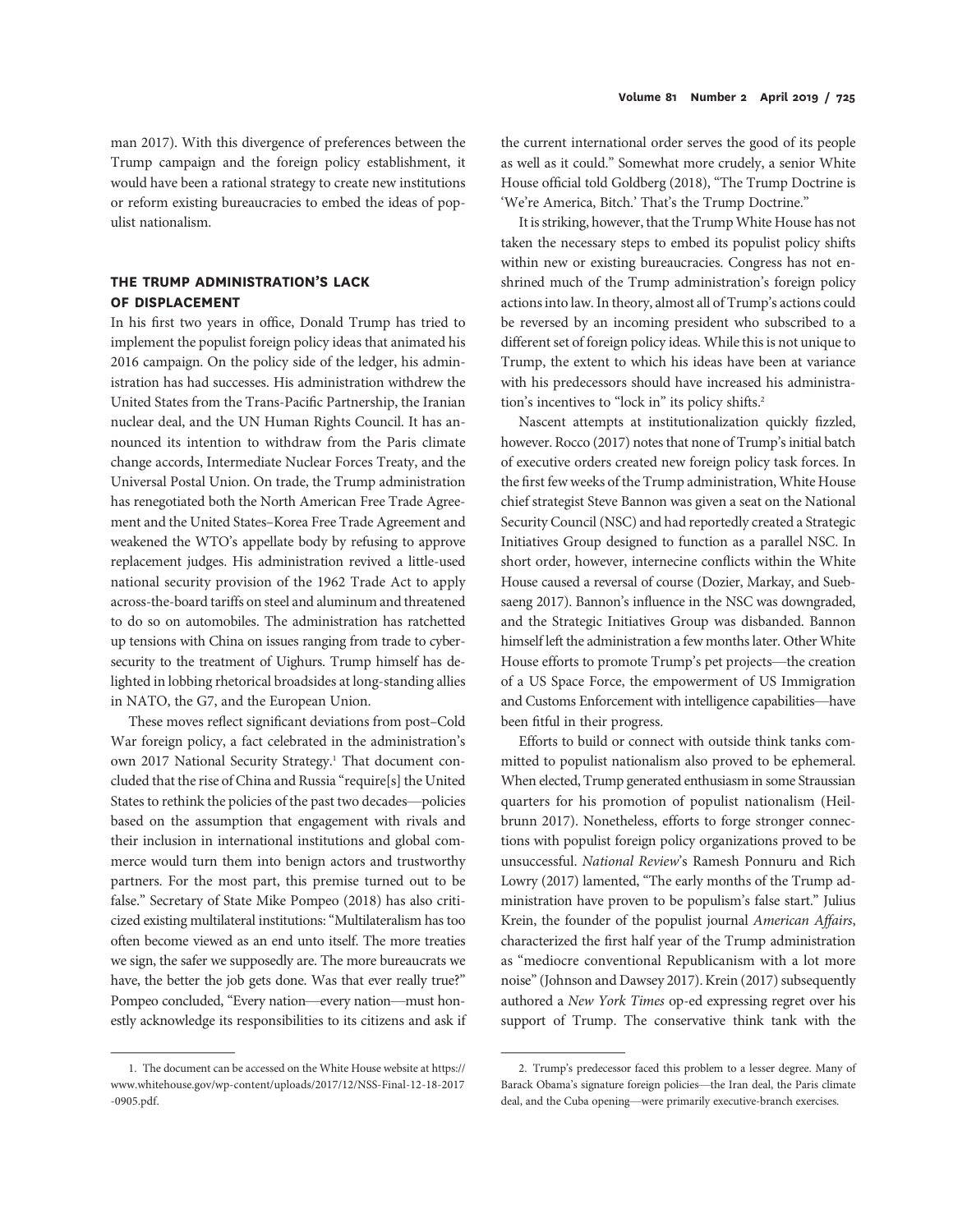strongest connections to the Trump administration was the Heritage Foundation. In spring 2017, however, that think tank's board ousted its president amid concerns that he had debased the caliber of Heritage's research and hitched the think tank too closely to Trump (Cook, Johnson, and Vogel 2017). Two years into Trump's term of office, there remains little populist foreign policy thought in the American marketplace of ideas, including in think tanks.

Trump administration efforts to reorganize the existing national security bureaucracy were also largely stymied. One reason was the slowness in staffing the political appointees to top foreign affairs and national security positions. Despite GOP control of the Senate and the elimination of the filibuster as a stalling tactic, the Trump administration was far slower in filling Senate-confirmable positions at the State, Treasury, and Defense Departments than prior presidents.When Trump fired Rex Tillerson as Secretary of State in February 2018, eight of the top 10 positions at the State Department were vacant (Faries and Rojanasakul 2018).

When they did get around to foreign affairs staffing, the Trump White House preferred corporate executives to those with public-sector experience. The new administration dipped into the corporate world to hire numerous cabinet officials with foreign policy responsibilities. The most prominent example of this came when Trump tapped ExxonMobil CEO Tillerson as his first Secretary of State. Tillerson prioritized a grand organizational redesign of Foggy Bottom. To aid in the redesign, Tillerson spent tens of millions of dollars on consultants from Deloitte and Insigniam to survey Foreign Service officers (Toosi 2018c).

The redesign initiative met significant bureaucratic resistance within the State Department. Foreign Service officers scoffed at a survey that Insigniam sent out to department employees asking them to define a diplomat's mission in six words or less. One diplomat described the survey as "preposterous," telling Farrow (2018, 270), "[it's] a copy and paste from what a corporation would use, and even then, at almost any corporation, this would not be customized enough."<sup>3</sup> That was reflected in the outside consultants' work product. Throughout the process, they failed to understand the precise function of diplomats. In an apotheosis of management consultant parlance, one presentation sent to Congress declared that the redesign would lead the State Department to "align overseas and domestic footprint to leverage our greatest capabilities and align presence with priorities, driven by sophisticated data

analysis."<sup>4</sup> This vacuous language alienated members of Congress as well as the Foreign Service.

The redesign did not end well. In January 2018, USAID informed the State Department that it would no longer participate in any redesign efforts (Wadhams 2018). Tillerson downgraded the redesign into an "impact initiative" that focused primarily on modernizing IT services. After Trump fired Tillerson by tweet, the redesign was left in a moribund state. One former State Department official blasted the entire exercise, telling Toosi (2018c): "You had years of blueprints for reform developed internally. . . . Civil servants who crave change and reform and would've been thrilled to work on this effort at no added taxpayer expense. Instead, they chose to lavish money on contractors and consultants who knew nothing about the organization." Not a single former Secretary of State of either party defended Tillerson's approach to reforming the institution (Farrow 2018, 276–78).

The evidence suggests that efforts to embed populist foreign policy ideas into the foreign policy and national security bureaucracies largely failed.<sup>5</sup> There are multiple possible explanations for this failure of institutionalization. Bannon's departure after little more than six months exemplified the unprecedented level of personnel churn within the Trump administration, which could have hampered institutionalization. Tenpas (2018) found that in its first year, the Trump administration's White House staff turnover rate was more than twice as high as any of the previous five administrations. The New York Times analyzed the tenure of 21 top White House and cabinet positions (Lu and Yourish 2018) and found significantly higher departure rates under Trump. The president of the Partnership for Public Service described the burn rate as "unprecedented." Still, this explanation is unsatisfying. Many of Trump's replacement hires—Pompeo at the State Department, John Bolton at NSC, John Kelly at the White House—were closer in spirit to Trump's populist nationalism than the people they replaced. As a causal explanation, disorganization is of limited utility.

Another possible explanation, embraced by both observers (Woodward 2018) and supporters (Lewandowski and Bossie 2018) of the Trump administration, is that establishment officials and bureaucrats have sabotaged the president. This was best exemplified by an anonymous New York Times (2018) op-ed in which a senior official wrote that"many of the senior officials in his own administration are working diligently from

<sup>4.</sup> The presentation can be accessed on Politico at https://www.politico .com/f/?id = 0000015f-c584-dc43-a37f-c5c409d20002.

<sup>3.</sup> This sentiment matched the sentiment expressed during my own informal interviews with US diplomats on the redesign efforts.

<sup>5.</sup> An important exception would be in immigration, in which the White House has appointed key loyalists throughout the national security bureaucracy. See Lind (2018) and Toosi (2018b).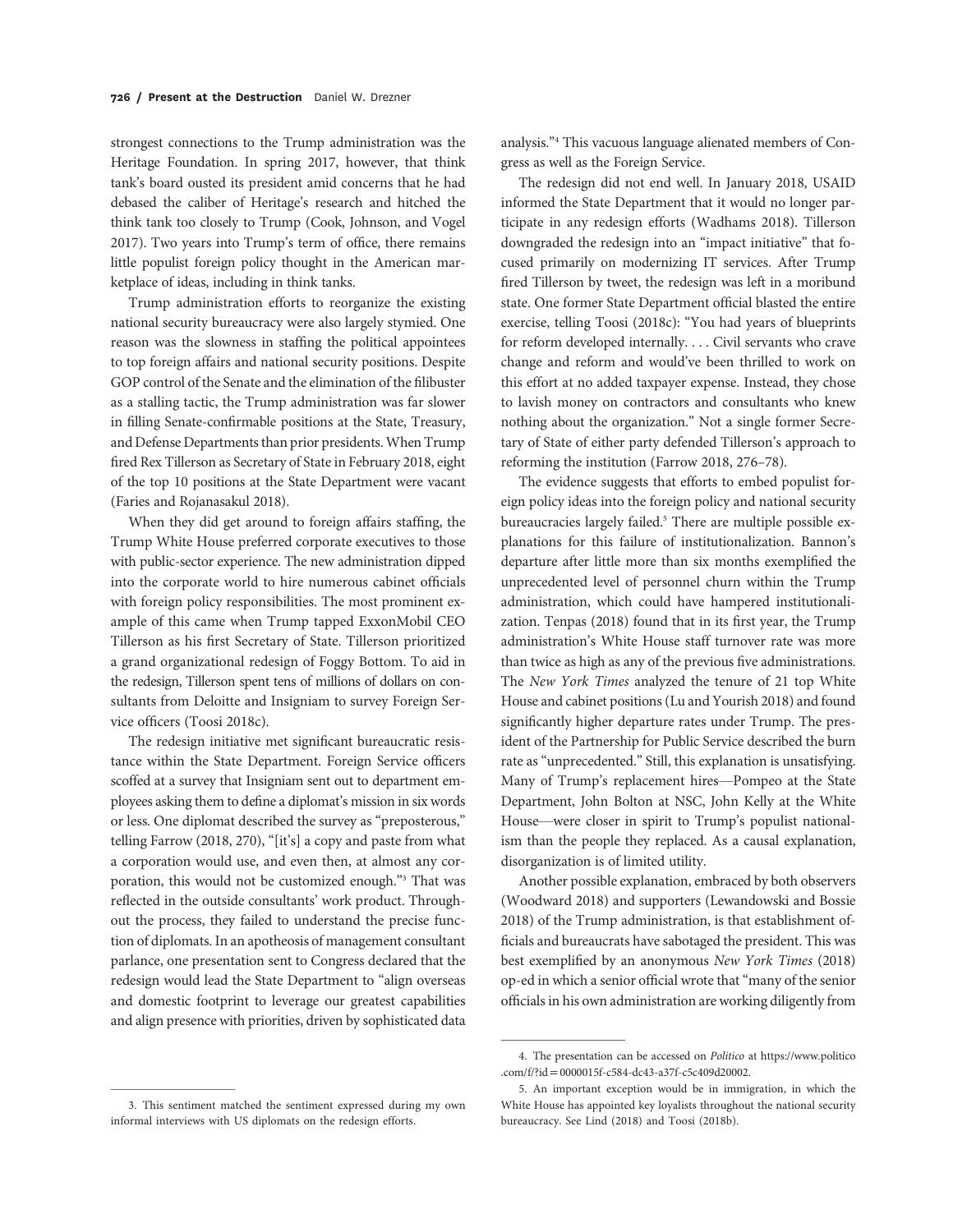however, also note that over time, Trump grew less constrained by his establishment advisors (Woodward 2018, 225– 26). This means that efforts at institutionalization should have gained momentum in 2018. The opposite appears to be the case, however.

### THE POPULIST APPROACH TO INSTITUTIONS

The Trump administration has been ineffective in creating new institutions or reorganizing old ones to promote its ideas. It has, however, had greater success at weakening foreign policy bureaucracies it views as antithetical to its populist agenda. This is particularly true of the State Department. Even before Trump's inauguration, his transition team told career diplomats not to have any direct contact with Trump appointees and dressed down two senior State Department officials who talked to UN ambassador-designate Nikki Haley after Haley initiated the conversation (Zengerle 2017). In the first week of Trump's term of office, its Muslim travel ban triggered a State Department dissent channel memo that garnered more than 1,000 signatures. The dissent channel was established precisely to protect diplomats making an argument contrary to existing US foreign policy. Nonetheless, in response to this particular use, White House Press Secretary Sean Spicer said: "These career bureaucrats have a problem with it? I think they should either get with the program or they can go" (Toosi 2017).<sup>6</sup> In the weeks before Rex Tillerson was confirmed as secretary of state, the Trump White House forced several senior career ambassadors out of their positions, a move that Farrow (2018, ix) labeled the "Mahogany Row massacre."

Throughout its first two years, the Trump administration continued to take actions designed to limit the influence of Foreign Service officers. This occurred through imposing harder budget constraints and professional penalties for recalcitrant members of the diplomatic corps. Tillerson prioritized budget cutting upon being sworn in. He implemented this through a variety of means, including an across-the-board hiring freeze. This freeze included new restrictions on the hiring of spouses at embassies, limiting the career options of married diplomats. Tillerson also exercised direct veto power over State Department travel. In his first year in office, he cut the State Department's work force by 8%.

Tillerson further bypassed Foreign Service officers by empowering his Policy Planning staff to an unprecedented degree. His director of Policy Planning, Brian Hook, relied on

conservative media to prune out career diplomats believed to be sympathetic to Obama-era policies (Toosi 2018a). One diplomat was told that a Trump appointee would oppose any Foreign Service officers for leadership positions unless they passed the "Breitbart test"in reference to the online outlet that espouses populist nationalism (Zeya 2018). The State Department's inspector general launched investigations into whether Trump appointees were taking punitive actions toward Foreign Service officers deemed insufficiently loyal to President Donald Trump (Lynch and Gramer 2018). One stratagem was to assign suspect senior diplomats to perform mundane tasks, such as the processing of routine Freedom of Information Act declassification requests (Farrow 2018; Zengerle 2017).

Even career diplomats who were not directly punished found reduced influence and access to policy-making decisions, causing them to depart on their own accord. Nancy McEldowney, the director of the Foreign Service Institute, stepped down in June 2017 despite her plan to stay in that position indefinitely. She described the State Department under Tillerson as "a toxic, troubled environment and organization." The US ambassador to Qatar also resigned, warning about the "complete and utter disdain for our expertise" among Trump's political appointees (Cohen 2017). After US Ambassador to Mexico Roberta Jacobsen stepped down in May 2018, she penned an op-ed (Jacobsen 2018) in which she noted, "the disconnect between the State Department and the White House seems intentional, leaving ambassadors in impossible positions and our allies across the globe infuriated, alienated and bewildered." As of August 2018, no active Foreign Service officer had been appointed to a senior policy position at the State Department (Clark 2018).

The combined effect of these moves on the State Department were pronounced, according to American Foreign Service Association data. In the first eight months of the Trump administration, approximately 12% of foreign affairs officers left the department, an unusual drop in the first year of an administration. That reduction was concentrated in the upper tiers of the Foreign Service (Stephenson 2017): the departures included 60% of career ambassadors (the diplomatic equivalent of a four-star general), 42% of career ministers (three-star general), and 17% of minister counselors (two-star general). The self-imposed hiring freeze dropped the intake of new Foreign Service members from 366 in 2016 to approximately 100 new entry-level officers. Applications to join the Foreign Service also plummeted by 26% in the first year of the Trump administration (Farrow 2018, 274; Lippman and Toosi 2017).

Given this pattern of budget and staffing constraints, it is unsurprising that dissatisfaction among the diplomatic corps surged. The State Department dropped from the fourth best place to work in 2016 to eighth among 18 large agencies in

<sup>6.</sup> The dissent channel memo can be accessed on DocumentCloud at https://assets.documentcloud.org/documents/3438487/Dissent-Memo.pdf.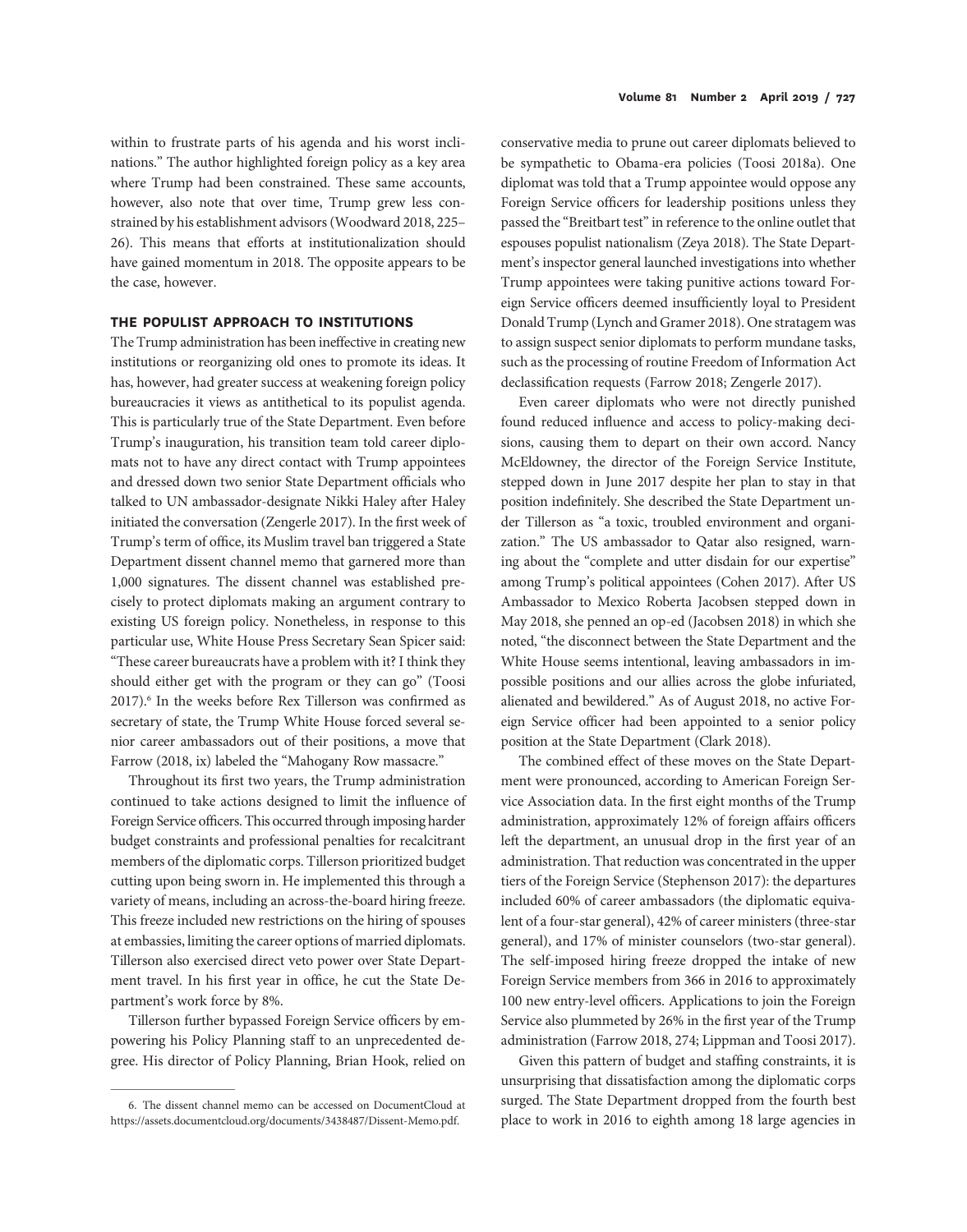the 2017 Partnership for Public Service survey of federal employees. This was the first time that the department had not been ranked in the top five large agencies since 2011.<sup>7</sup> Even Trump appointees at the State Department were forced to recognize low staff morale. The State Department's chief spokesperson Heather Nauert acknowledged on the record (Lee 2018) that "there is a morale issue in this building and that's why I say, you know, folks, hang in there. . . . Please don't give up. Don't give up on this building." The result has been a State Department that has shed experienced employees and is also less diverse than in prior administrations (Zeya 2018). It remains understrength and incompletely staffed. There is little indication that this will change in the second half of Trump's term under Mike Pompeo. He has prioritized the investigation of negative press leaks in his interactions with career diplomats, over the staffing of the higher echelons in the department (Diehl 2018).

It should be noted that at least some of the State Department's dysfunction was not intentional on the part of the Trump White House. The White House's initial efforts to nominate political appointees faced a roadblock in Tillerson, who deemed many of the choices as unsatisfactory (Woodward 2018, 132–33). Nonetheless, the weakening of the State Department bureaucracy is consistent with Trump's brand of populism. The president's worldview fits the standard political science definition of populism, which disdains any constraint on executive power (Drezner 2017a; Mudde 2004; Müller 2016). The essence of populism is a strong leader ruling according to the general will, free from any constraints. The essence of institutionalization is to act as a constraint on political action.

Populist ideas and institutionalization do not mix well (Drezner 2017a), which helps to explain Trump's language about the "deep state." One month into the Trump administration, Bannon proclaimed a daily war aimed at the "deconstruction of the administrative state" (Rucker and Costa 2017). The January 2019 government shutdown hit the State Department particularly hard (Gramer 2019). A Trump official penned an anonymous Daily Caller (2019) op-ed claiming that "Senior officials can reprioritize during an extended shutdown, focus on valuable results and weed out the saboteurs." The Trump administration's approach to the State Department has been consistent with its deconstructionist efforts toward other, less visible bureaucracies (Lewis 2018). For Trump in particular, a leader who values the capacity to tactically surprise above all else, institutionalization is not a desirable quality. When asked in the fall of 2017 about the dearth of

State Department appointees, Trump replied, "Let me tell you, the one that matters is me. I'm the only one that matters, because when it comes to it, that's what the policy is going to be" (Hannon 2017). It is unsurprising that morale within the civilian parts of the foreign affairs bureaucracy remains low (Seligman 2018). The Trump administration has failed at reorganizing the State Department, but it has had more success in changing the composition of its staff.

#### **CONCLUSION**

The Trump administration represents a puzzle for scholars of ideas and bureaucratic politics. On the one hand, an administration that possesses a less mainstream set of foreign policy principles should be motivated to institutionalize them upon taking office. On the other hand, the evidence shows that the Trump administration failed to engage in serious efforts to institutionalize its populist foreign policy ideas. There was no displacement strategy. Rather, the influence of existing foreign policy bureaucracies was weakened. A combination of budget cutting and politically motivated personnel moves winnowed the senior ranks of the diplomatic corps. This is consistent with Trump's brand of populism because it reduces the bureaucratic constraints that could limit his freedom of action. This enables him to pursue more unorthodox foreign policy initiatives, such as the attempted rapprochement with North Korea's Kim Jong-un.

If Trump's brand of populism is antithetical to institutionalization, will his foreign policy platform outlive his presidency? It is possible to see how, more than other ideologies, populism benefits from a lack of institutionalization. Orren and Skowronek (2016, 40) note that "a decision not to set a policy can be a programmatic determination to let existing arrangements drift and atrophy." It is possible to extend this line of thought to institutionalization more generally. One key to populism is the absence of institutional checks and balances on the executive. If the Trump administration can denude foreign policy bureaucracies of expertise and authority, letting those agencies drift and atrophy, it could pave the way for future presidents to carry on Trump's agenda of populist nationalism. Even if the next president can reverse Trump's policies, there are policy arenas where the legacy effects of current policies can be long lasting—such as immigration.

Furthermore, Trump was elected at a moment when underlying trends—political polarization and the erosion of trust in expertise and authority—had already weakened the power of countervailing institutions (Drezner 2017b; Nichols 2017). Even if Trump does not beget future populist presidents, it will take time to strengthen countervailing institutions. This suggests that some foreign policy ideas are more likely to

<sup>7.</sup> The survey results can be accessed at Partnership for Public Service, https://bestplacestowork.org/analysis/agency-profiles/#doj-state.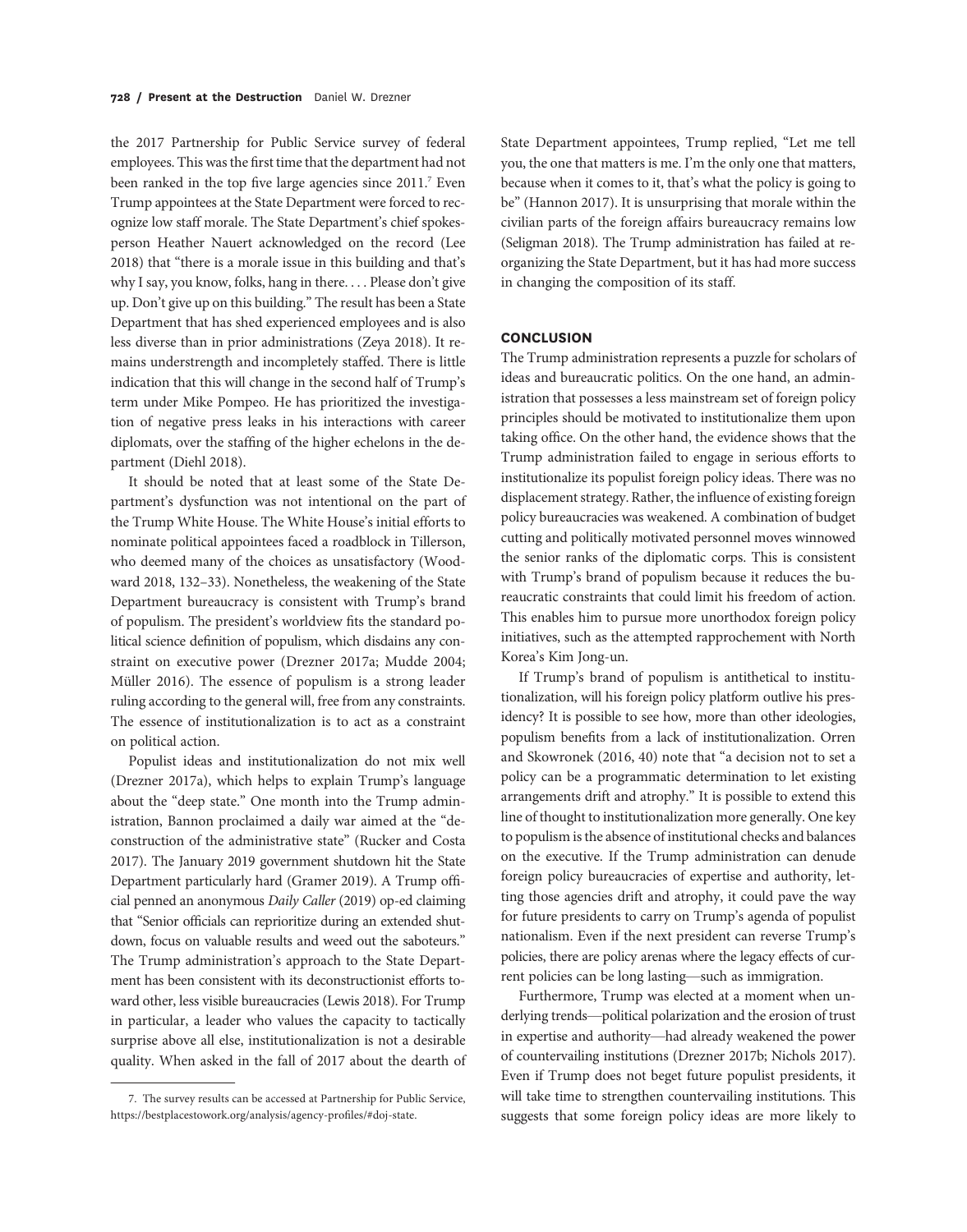thrive than others in a less institutionalized environment. Not all foreign policy ideas are created equal.

That said, there are two reasons to believe that the populist moment might end with the passing of the Trump administration. First, while Trump possesses a coherent foreign policy ideology, he lacks expertise (Wright 2016). Trump's demonstrated ignorance of international relations will make it difficult for him to implement populist ideas even in a less institutionalized policy space. Inexperienced foreign policy leaders are less able to constrain their subordinates from bureaucratic conflicts or pursuing risky foreign policy actions that contravene their preferences (Saunders 2017).

Finally, the paradox of Trump's foreign policy populism is that his foreign policy positions have become less popular over time. Public opinion survey on alliances, trade, and immigration all reveal public sentiment shifting away from Trump's stated positions. According to the Chicago Council on Global Affairs' 2017 survey (Smeltz et al. 2017, 2), "Aside from the president's core supporters, most Americans prefer the type of foreign policy that has been typical of U.S. administrations, be they Republican or Democrat, since World War II. . . . Indeed, in key instances, Americans have doubled down on these beliefs." Gallup's 2018 survey data confirm greater public enthusiasm for trade and immigration. In June 2018, CNN found that Americans preferred maintaining good relations with allies over imposing tariffs by 63% to 25%. Sixty-five percent of Americans believed that other world leaders did not respect Trump.<sup>8</sup> After his first two years in office, Trump has convinced some Republicans to embrace his brand of populist nationalism—at the cost of alienating the entire rest of the electorate. It is possible that, by the end of his time in office, Donald Trump will have unwittingly made liberal internationalism great again.

#### **REFERENCES**

- Brehm, John, and Scott Gates. 1999. Working, Shirking, and Sabotage: Bureaucratic Response to a Democratic Public. Ann Arbor: University of Michigan Press.
- Clark, Charles. 2018. "State Department Still Has a Lot of Vacancies: Pompeo's Mixed Success." Government Executive, August 1. https:// www.govexec.com/management/2018/08/state-department-still-has-lot -vacancies-pompeos-mixed-success/150202/ (accessed November 17, 2018).
- Cohen, Roger. 2017. "The Desperation of Our Diplomats." New York Times, July 28. https://www.nytimes.com/2017/07/28/opinion/sunday /trump-tillerson-state-department-diplomats.html (accessed August 31, 2017).
- Cook, Nancy, Eliana Johnson, and Kenneth Vogel. 2017. "DeMint to Be Ousted from Heritage Foundation." Politico, April 28. https://www.politico .com/story/2017/04/28/demint-set-to-be-ousted-from-heritage-foundation -237754 (accessed September 1, 2018).
- Daily Caller. 2019. "I'm a Senior Trump Official, and I Hope a Long Shutdown Smokes Out the Resistance." Daily Caller, January 14. https:// dailycaller.com/2019/01/14/smoke-out-resistance/.
- Diehl, Jackson. 2018."Mike Pompeo Swaggers His Way to Failure." Washington Post, December 9. https://www.washingtonpost.com/opinions/global -opinions/mike-pompeo-swaggers-his-way-to-failure/2018/12/09/0c7dd626 -f977-11e8-8c9a-860ce2a8148f\_story.html (accessed December 10, 2018).
- Dimock, Michael, Jocelyn Kelly, Scott Keeter, and Carroll Doherty. 2014. "Political Polarization in the American Public." Pew Research Center, June 12. http://www.pewresearch.org/wp-content/uploads/sites/4/2014 /06/6-12-2014-Political-Polarization-Release.pdf (accessed November 20, 2018).
- Dozier, Kimberly, Lachlan Markay, and Asawin Suebsaeng. 2017. "Steve Bannon's Security Council Rival Dies in Darkness." Daily Beast, August 4. https://www.thedailybeast.com/steve-bannons-security-council-rival-dies -in-darkness (accessed November 15, 2018).
- Drezner, Daniel W. 2000. "Ideas, Bureaucratic Politics, and the Crafting of American Foreign Policy." American Journal of Political Science 44 (4): 733–49.
- Drezner, Daniel W. 2017a. "The Angry Populist as Foreign Policy Leader: Real Change or Just Hot Air?" Fletcher Forum of World Affairs 41 (2): 23– 43.
- Drezner, Daniel W. 2017b. The Ideas Industry. New York: Oxford University Press.
- Faries, Bill, and Mira Rojanasakul. 2018."At Trump's State Department, Eight of Ten Top Jobs Are Empty." Bloomberg, March 13. https://www.bloom berg.com/graphics/2018-state-department-vacancies/ (accessed November 19, 2018).
- Farrow, Ronan. 2018. War on Peace: The End of Diplomacy and the Decline of American Influence. New York: Norton.
- Fowler, Linda. 2015. Watchdogs on the Hill: The Decline of Congressional Oversight of U.S. Foreign Relations. Princeton, NJ: Princeton University Press.
- Goldberg, Jeffrey. 2018. "A Senior White House Official Defines the Trump Doctrine: 'We're America, Bitch.'" Atlantic, June 11. https://www.theatlantic .com/politics/archive/2018/06/a-senior-white-house-official-defines-the -trump-doctrine-were-america-bitch/562511/ (accessed June 11, 2018).
- Goldstein, Judith. 1993. Ideas, Interests, and American Trade Policy. Ithaca, NY: Cornell University Press.
- Gramer, Robbie. 2019. "The Shutdown Has Foggy Bottom in a Funk." Foreign Policy, January 11. https://foreignpolicy.com/2019/01/11/government -shut-down-state-department-pompeo-trump-border-wall-diplomacy-chief -of-mission-ambassador-conference/.
- Hannon, Elliot. 2017. "Trump on Core State Department Vacancies: 'I'm the Only One That Matters.'" Slate, November 3. http://www.slate.com/blogs /the\_slatest/2017/11/03/trump\_on\_state\_department\_vacancies\_i\_m\_the \_only\_one\_that\_matters.html (accessed November 3, 2017).
- Heilbrunn, Jacob. 2017."Donald Trump's Brains."New York Review of Books, December 21.
- Ikenberry, G. John. 2011. Liberal Leviathan. Princeton, NJ: Princeton University Press.
- Jacobsen, Roberta. 2018. "My Year as a Trump Ambassador." New York Times, October 20. https://www.nytimes.com/2018/10/20/opinion/sunday /nafta-mexico-trump-ambassador.html (accessed November 18, 2018).
- Johnson, Eliana, and Josh Dawsey. 2017. "GOP Despairs at Inability to Deliver." Politico, July 23. https://www.politico.com/story/2017/07/23 /republicans-trump-despair-deliver-240868 (accessed September 1, 2018).
- Krein, Julius. 2017. "I Voted for Trump, and I Sorely Regret It." New York Times, August 17. https://www.nytimes.com/2017/08/17/opinion/sunday /i-voted-for-trump-and-i-sorely-regret-it.html (accessed September 1, 2017).

<sup>8.</sup> The CNN poll results can be accessed at http://cdn.cnn.com/cnn /2018/images/06/20/rel6e.-.economy,.trade.pdf.